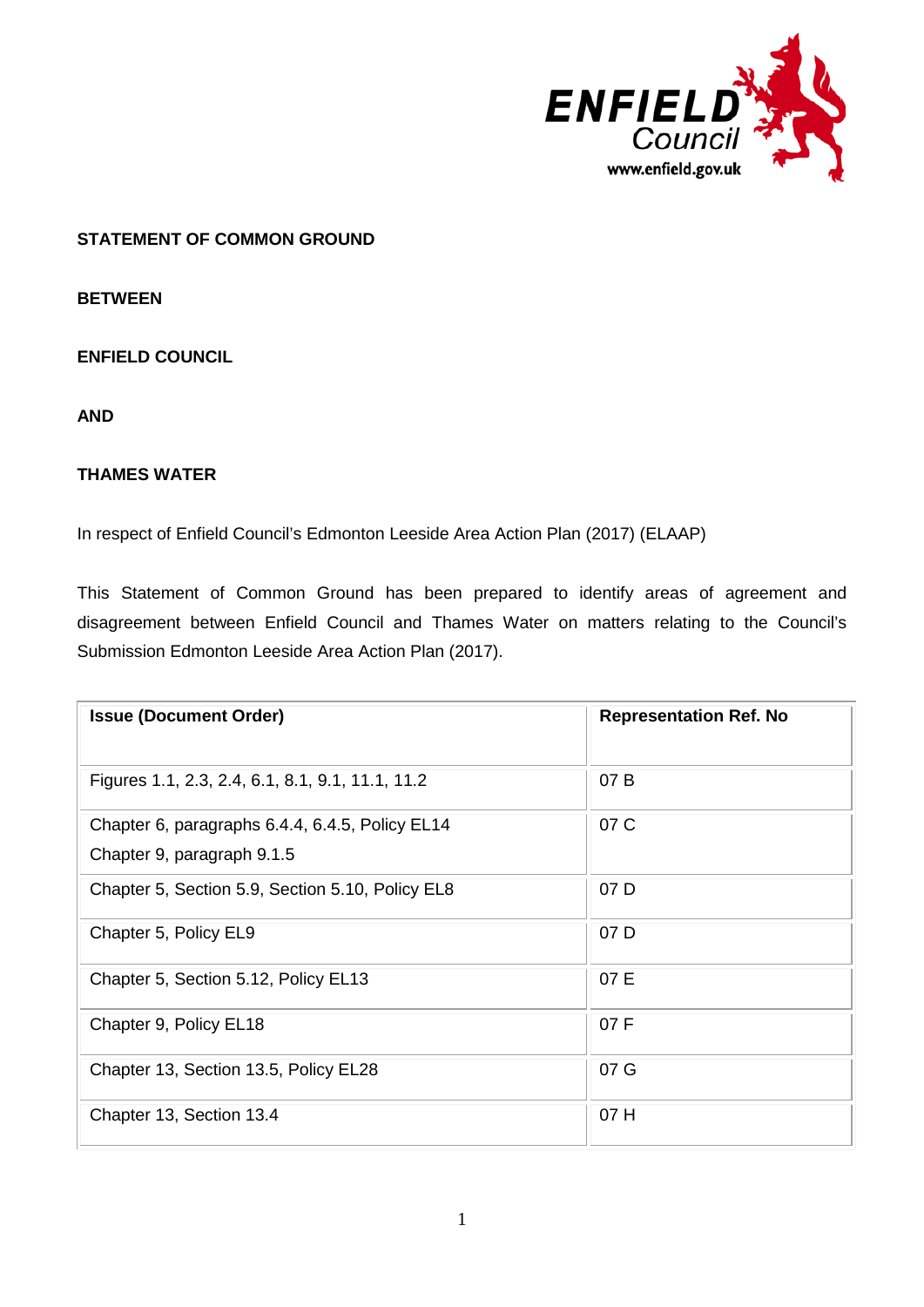### **Notes on agreed amendments:**

### **1. Bold underlined text indicates an addition to the ELAAP text**

2. Strikethrough text indicates a deletion to the ELAAP text

### **Areas of Agreement:**

| Figures 1.1, 2.3, 2.4, 6.1, 8.1, 9.1, 11.1, 11.2 | 07B |
|--------------------------------------------------|-----|
|                                                  |     |

Both parties agree that land to the north of the North Circular and south of William Girling Reservoir, and land to the south or the North Circular, including land owned by Thames Water, is not publicly accessible and should not be referenced as '*open space*', or variations on this label which imply it is publicly accessible. Figures 1.1, 2.3, 2.4, 6.1, 8.1, 9.1, 11.1, 11.2 will be updated as needed to change the designation across these areas and to include a new item on the key referencing them as '**Green Belt**'.

| Chapter 6, paragraphs 6.4.4, 6.4.5, Policy EL14 | 07 C |
|-------------------------------------------------|------|
| Chapter 9, paragraph 9.1.5                      |      |

Both parties recognise that the Deephams site will continue in ongoing use as an operational sewage treatment works. It is agreed that classification of the site as a Strategic Industrial Location is in accordance with the new London Plan approach which recognises utilities as an industrial-type function. To ensure clarity on the future use of the Deephams site and the surrounding parcels of land the following amendments will be made:

### Paragraph 6.4.4:

*The sites for designation to the north and east of Picketts Lock Lane Deephams STW are already industrial in character and will benefit from a designated status, together providing 4.1ha of SIL. Designating tThe Deephams STW site will continue in use as an operational sewage treatment works with its designation as SIL being in accordance with the London Plan approach which recognises utilities as an industrial-type function. will consolidate and strengthen the protection of the area.*

Paragraph 6.4.5: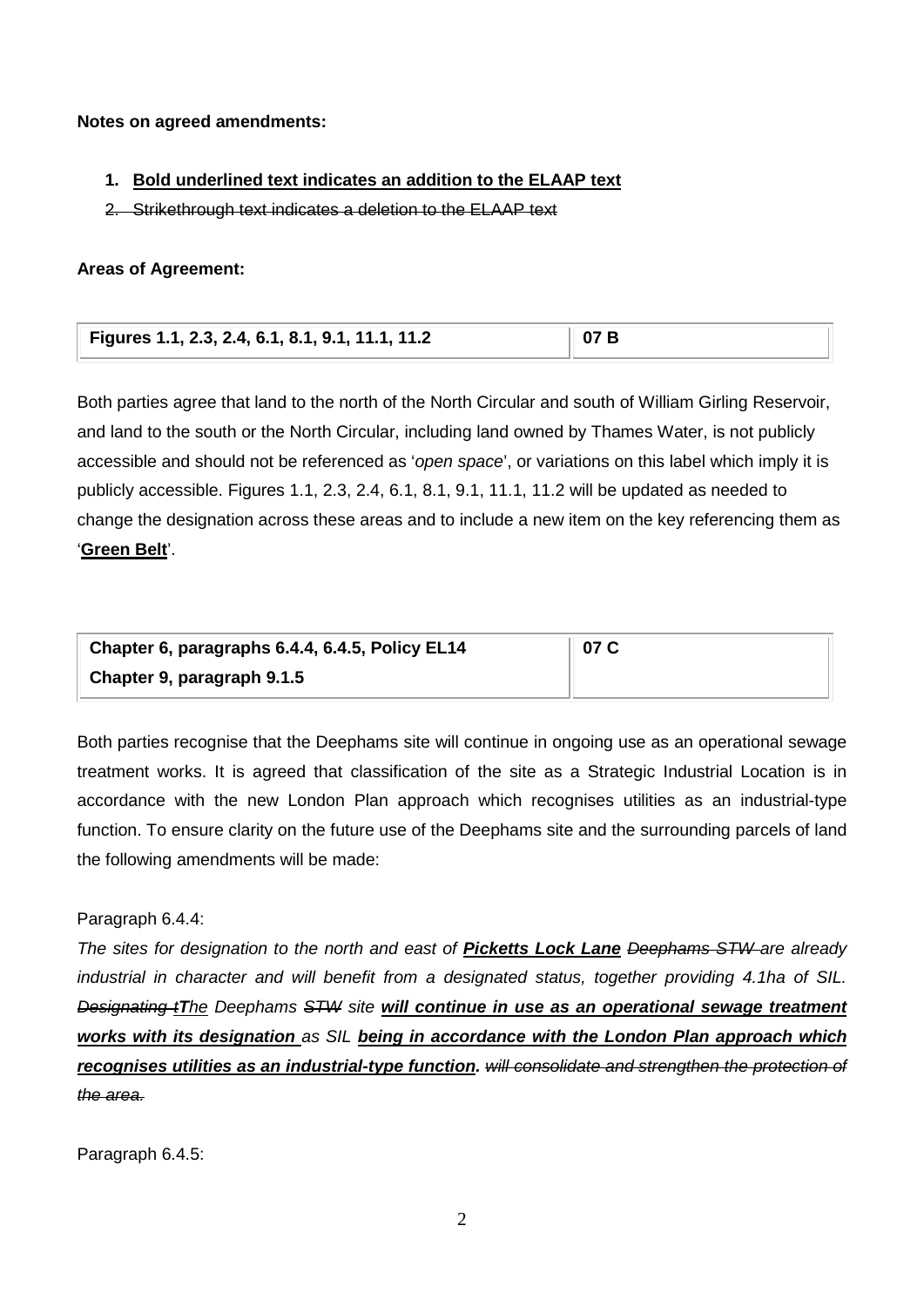*The SIL parcels areas designated to the north and east of Picketts Lock Lane can potentially provide locations for businesses displaced from within Meridian Water.*

Table 6.2:

| Site                            | <b>Justification</b>                                                    |
|---------------------------------|-------------------------------------------------------------------------|
| Parcel<br>the north<br>оf<br>to | Designate the site of 2.1 ha as SIL. The site is already industrial in  |
| Deephams Picketts Lock          | character and suitable for PIL-SIL uses. The designation will safeguard |
| <b>Lane</b>                     | the site for employment uses.                                           |
| Strip of land to the east of    | Designate the site of 2.0 ha as SIL. The site is already industrial in  |
| Deephams Picketts Lock          | character and suitable for PIL-SIL uses. The designation will safeguard |
| <b>Lane</b>                     | the site for employment uses                                            |
| Deephams STW                    | Designate the site of 34.0 ha as SIL. The site is in ongoing use as a   |
|                                 | sewage treatment works-industrial in character. This extends the SIL    |
|                                 | designation northwards from existing SIL areas to the south.            |

Policy EL14:

| Name of industrial area            | Preferred Industrial Location (PIL) or | Area of site (hectares) |
|------------------------------------|----------------------------------------|-------------------------|
|                                    | <b>Industrial Business Park (IBP)</b>  |                         |
| Parcel to the north of             | P#                                     | 2.1                     |
| <b>Deephams Picketts Lock Lane</b> |                                        |                         |
| Strip of land to the east          | ₽Æ                                     | 2.0                     |
| Deephams Picketts Lock<br>οt       |                                        |                         |
| Lane                               |                                        |                         |
| Deephams STW                       | $P$ / $\mu$                            | 34.0                    |

Chapter 9, paragraph 9.1.5:

*The Council is designating Deephams STW as a Strategic Industrial Location Land (SIL) being in accordance with the new London Plan approach which recognises utilities as an industrialtype function. in order to consolidate and strengthen the protection of the area for industrial uses. Further detail is set out in Chapter 6.*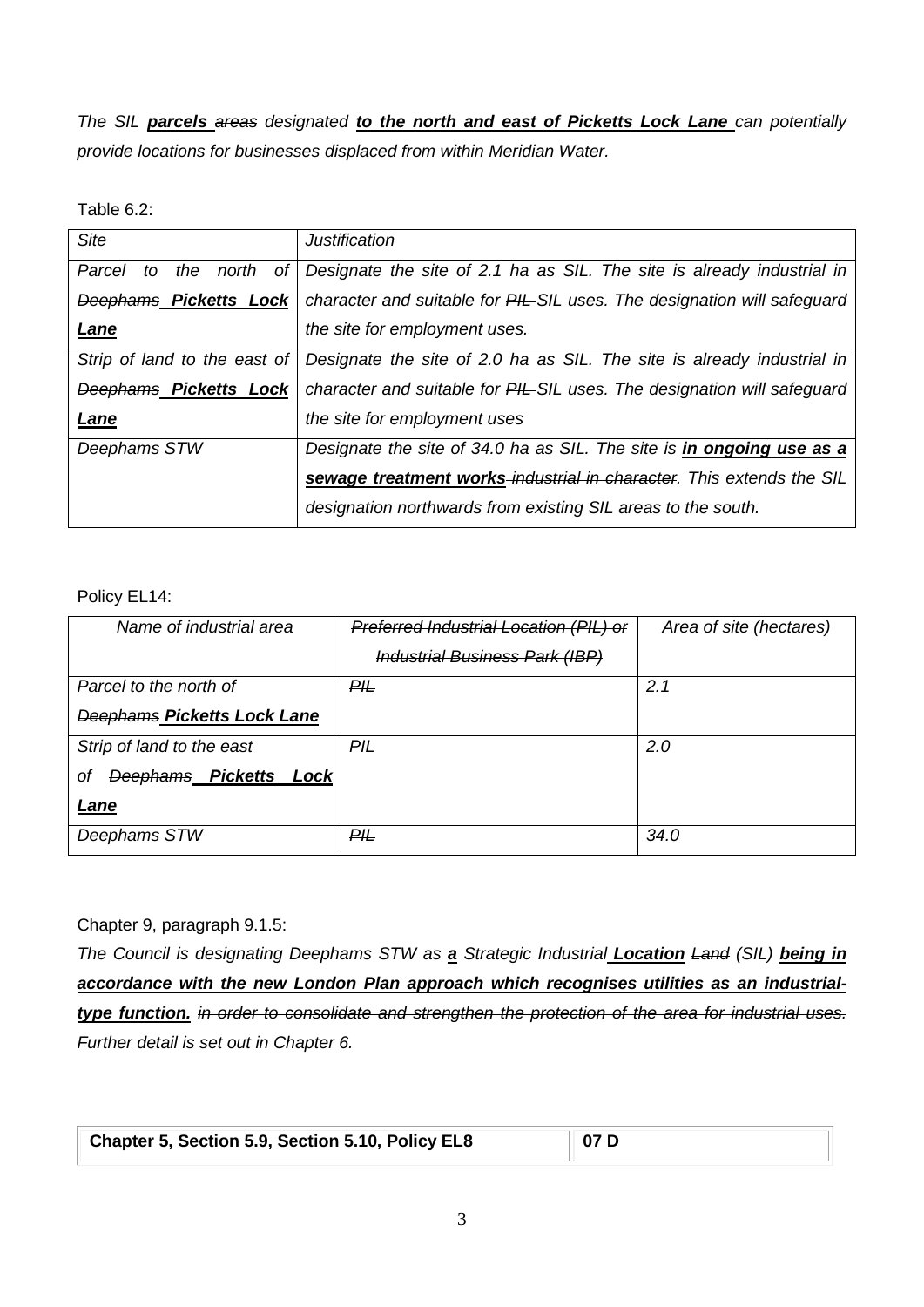Both parties recognise the importance of managing flood risk at Meridian Water and within the wider Edmonton Leeside area. Following the Environment Agency's requirement to meet new climate change allowances, and the increased level of development at Meridian Water, the assessment of flood risk at Meridian Water has moved beyond the SFRA Level 2 prepared in 2013.

Both parties acknowledge that the Level 2 SFRA undertaken in 2013 originally identified two key sites, one upstream and one downstream (Areas C and D), that could potentially be used for compensatory flood storage for the Meridian Water development (Figure 4.13). Thames Water land to the east of Harbet Road was also identified (Area E). The Level 2 SFRA sets out on page 52 that "This approach is described in more detail in the Meridian Water Masterplan Options and Flood Risk Modelling Report" dated March 2011. This report identifies the 2 areas of Thames Water land as suitable for compensatory flood storage i.e. land to south of William Girling Reservoir and Land to east of Harbert Road. However, the Council have not to date had any discussions with Thames Water as to the availability of these two areas.

The flood risk management strategy currently being developed for the Meridian Water site has not ruled these sites out and Enfield Council have confirmed are still under consideration. This will be confirmed by a comprehensive Flood Risk Assessment that is due to be completed in early 2019 for the whole Meridian Water Masterplan area. Enfield Council have commissioned consultants to carry out detailed fluvial modelling which is due to be completed and reviewed by the Environment Agency to support the FRA which accompanies the Meridian Water Masterplan.

Thames Water's infrastructure investment plans are also progressing as part of Price Review 2019 and Thames Water's draft Water Resource Management Plan 2019. These plans have identified that the land to south of William Girling Reservoir in particular may be required for Thames Water operational requirements so may not be available for flood risk compensation.

The following text changes will therefore be made:

*Enfield's Level 2 Strategic Flood Risk Assessment (SFRA) presents and summarises the flood risk at Meridian Water, together with requirements and recommendations for flood risk management. Development proposals must respond directly to the findings and requirements of the SFRA whilst maintaining compliance with the policies set out in the NPPF, London Plan, Core Strategy, Development Management Document and the requirements of the Environment Agency.*

#### *Paragraph 5.9.5*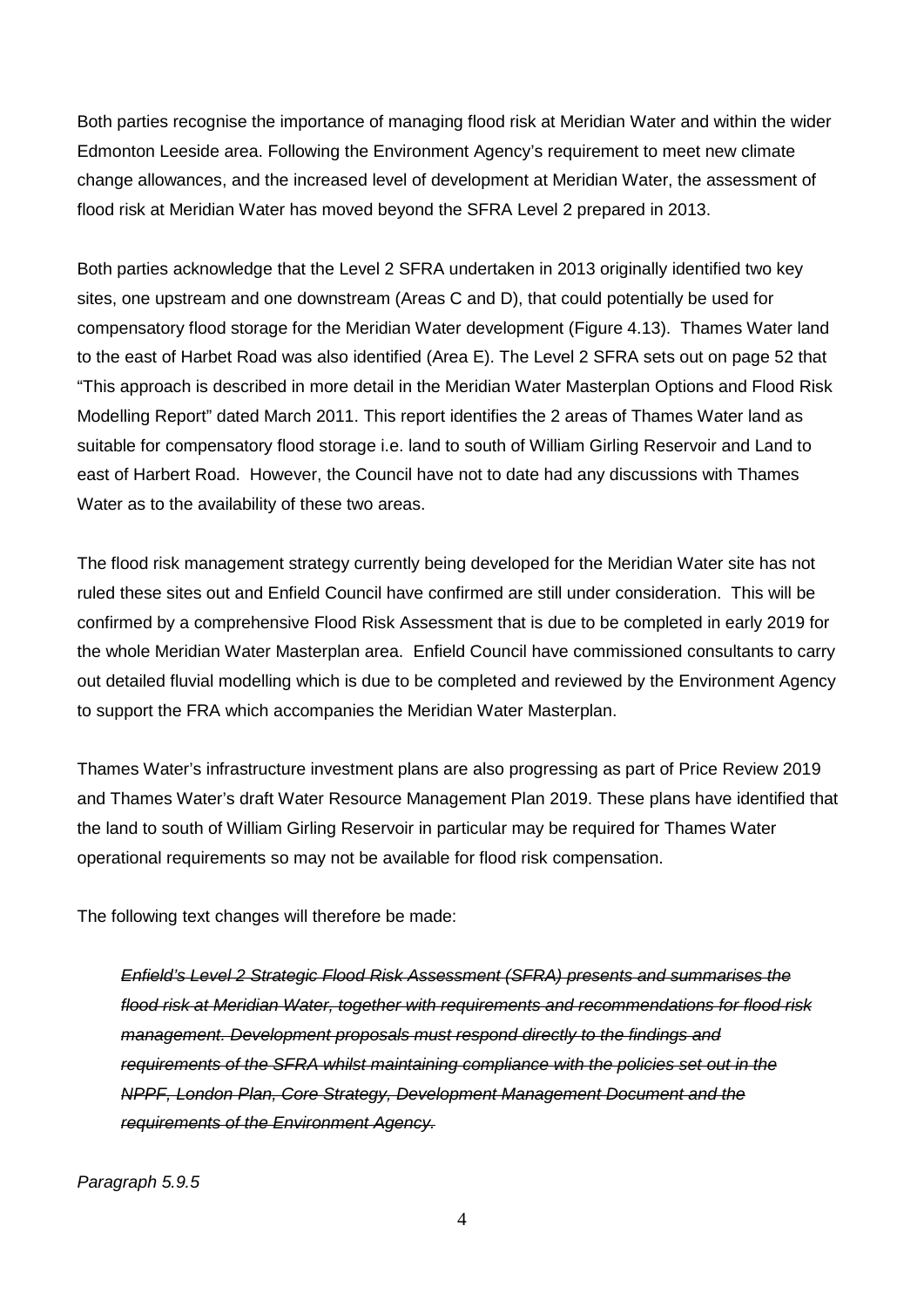*The Environment Agency has updated is updating its requirements for climate change allowances to a higher level than those used to prepare Enfield's the Level 2 SFRA. and the Environment Agency's own fluvial modelling. Driven by these revised climate change allowances, Until updated, the Environment Agency is undertaking an update to its fluvial modelling* **based on the revised climate change allowances is available,** *Where Flood Risk Assessments for development proposals are submitted prior to the completion of the EA's modelling work, it is incumbent on the dDevelopers to must undertake fluvial modelling and submit a Flood Risk Assessments for future proposals in a manner acceptable to the Environment Agency and Enfield Council.*

*A wider Flood Risk Assessment and associated detailed fluvial modelling, commissioned by Enfield Council, is due to be completed in early 2019. This will cover the whole Meridian Water Masterplan area. Individual developments will still need to be accompanied by an FRA, unless the wider Meridian Water FRA and fluvial modelling undertaken by the Council, and subsequent landscaping of the site, leads to the Environment Agency re-defining the Flood Zones so that the developable plots are re-classified as Flood Zone 1 (i.e. low risk). If the Environment Agency do not redefine the Flood Zones, developers will be required to submit an FRA but these plotscale FRAs would be underpinned by the wider FRA undertaken for the entire Meridian Water Masterplan area.*

The following amendments to paragraphs 5.9.6 and 5.9.8 have been made through the Schedule of Minor Amendments, in line with Environment Agency representations:

5.9.6 *Flood mitigation requirements will create considerable competition for space across Meridian Water, both above and below ground, and must therefore be fully integrated at an early stage within the detailed design of streets, buildings and spaces.*'

*5.9.8 Flood management measures at Meridian Water should could incorporate modifications to the existing flood risk...*'

Policy EL8:

*All developments must be safe from flooding and must not increase flood risk elsewhere. Development proposals must be supported by a detailed technical assessment of the flood risks and appropriate mitigation measures. All development will require a detailed site specific Flood Risk Assessment (FRA) to be submitted with each individual planning*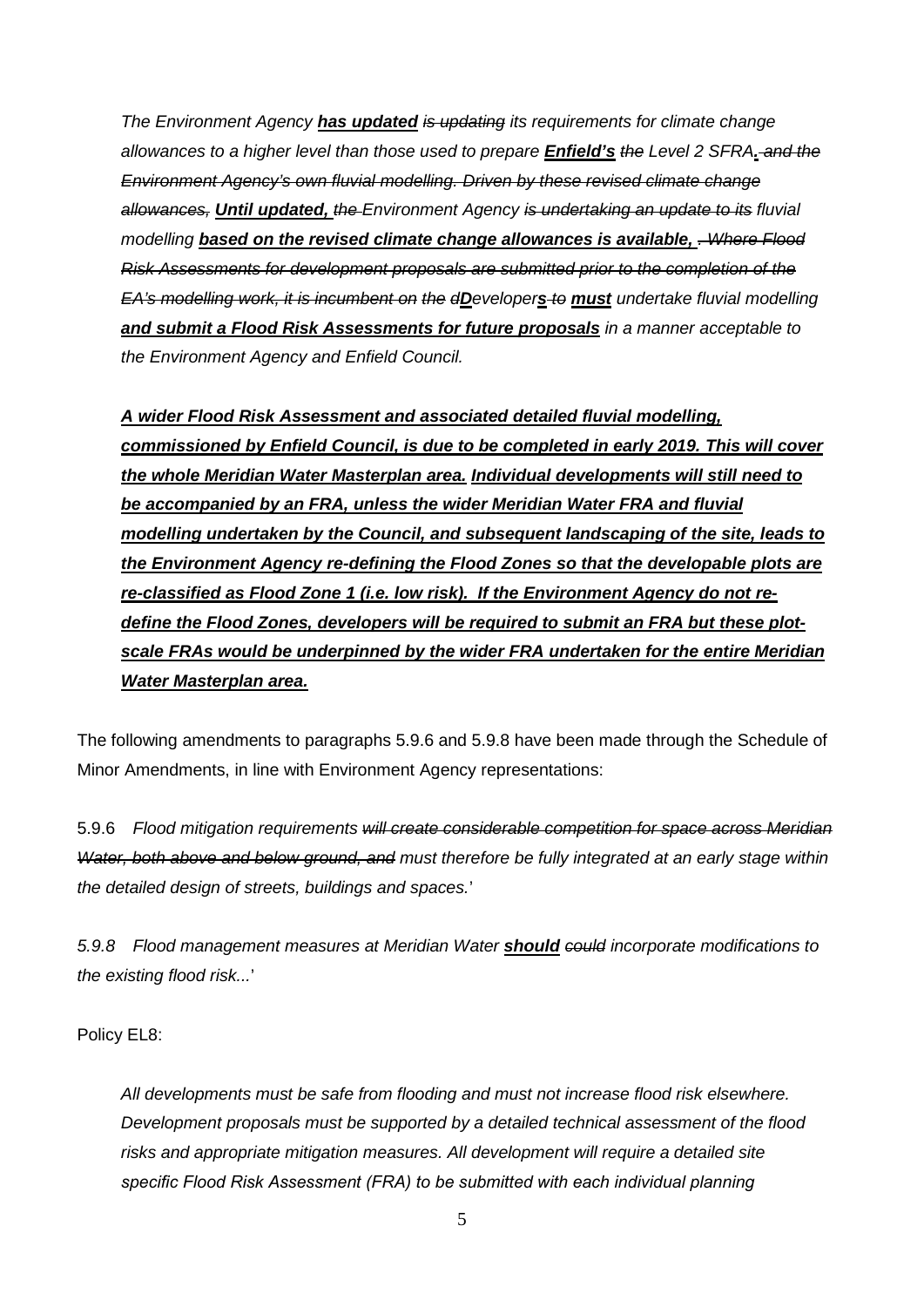*application, in accordance with the requirements of the NPPF, Enfield's Level 1 SFRA and the recommendations of the Level 2 SFRA.*

| <b>Chapter 5, Policy EL9</b> | $\sqrt{07}$ $\Gamma$ |
|------------------------------|----------------------|
|                              |                      |

Both parties recognise that, while Banbury Reservoir has potential to support leisure uses, the structural integrity of the reservoir and operational/health and safety issues must take priority. The following text will be inserted to Policy EL9, 'Banbury Reservoir' section, as a final paragraph:

*Banbury Reservoir is an operational reservoir owned and operated by Thames Water for public water supply. Any proposals for public access at Banbury Reservoir will need to be agreed with Thames Water and must ensure the operational function and ongoing structural integrity of the reservoir is maintained and fully consider and mitigate potential risks to public health and safety.*

| Chapter 5, Section 5.12, Policy EL13 | $\parallel$ 07 E |
|--------------------------------------|------------------|
|--------------------------------------|------------------|

Both parties recognise that development must be supported by delivery of the necessary infrastructure provision. From 1st April 2018 all network reinforcement work required to support development will be delivered by Thames Water and funded through the Infrastructure Charge which is applied to each property connected to the water and wastewater networks. The Infrastructure Charge will also cover all modelling and design work required to deliver any necessary upgrades. As a result of this change in approach, Thames Water will no longer require developers to fund impact studies or ask them to demonstrate, at the application stage, what infrastructure reinforcement works are required. However, both parties agree that developers should carry out pre-application consultation with water/wastewater companies to ensure timely delivery of any necessary infrastructure provision. The following text will be inserted as a final paragraph to Policy EL13:

*Development proposals should demonstrate that adequate water supply and sewerage infrastructure capacity exists both on and off site to serve the development and that the development would not lead to problems for existing users. Developers are encouraged to contact the water/waste water company ahead of submitting their planning application to discuss their development proposals and intended delivery programme to assist with identifying any potential water and wastewater network reinforcement requirements. Where there is a capacity constraint the Council will,*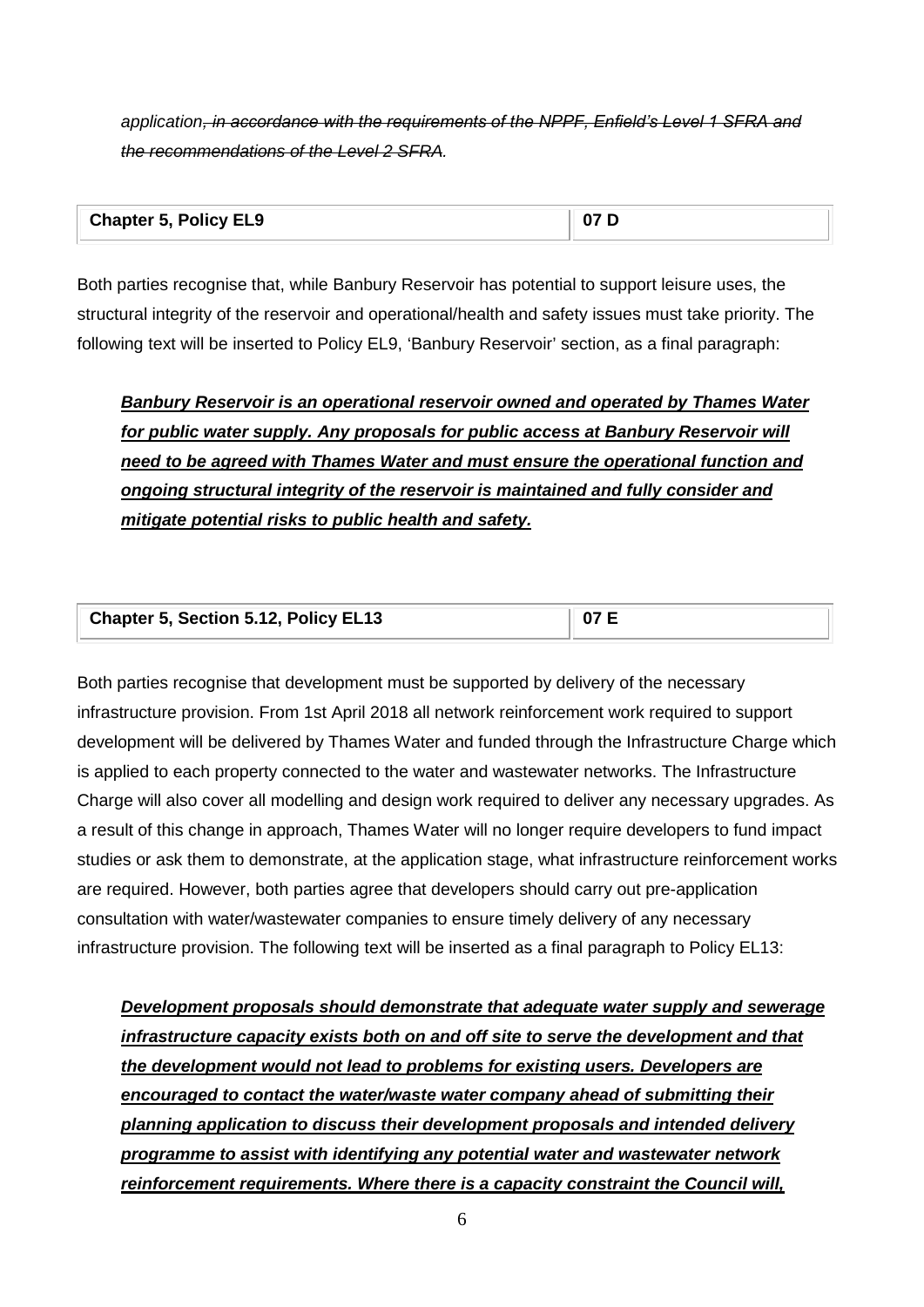*where appropriate, apply phasing conditions to any approval to ensure that any necessary infrastructure upgrades are delivered ahead of / in line with the occupation of the relevant phase of development. Where appropriate, planning permission for developments, which result in the need for off-site upgrades, will be subject to conditions to ensure the occupation is aligned with the delivery of necessary infrastructure upgrades.*

| <b>Chapter 9, Policy EL18</b> | 07F |
|-------------------------------|-----|
|                               |     |

Both parties recognise that Deephams Sewage Works is undergoing a major upgrade which will significantly reduce odour emissions from the site. It is not possible to completely eliminate odour and there are other odour sources in the locality. To ensure occupiers and users of future development in the vicinity of Deephams STW do not experience adverse amenity the following text will be added by inserting a new final paragraph to Policy EL18 as follows:

**Planning applications for development proposals in the vicinity of Deephams STW should be accompanied by an Odour Impact Assessment to confirm either there is no adverse amenity impact on the future occupiers of the development, or that appropriate avoidance or mitigation measures will be implemented as necessary.** 

| Chapter 13, Section 13.5, Policy EL28 | 07 <sub>G</sub> |  |
|---------------------------------------|-----------------|--|
|---------------------------------------|-----------------|--|

Both parties agree that any proposals on land south of William Girling Reservoir and land to the south of the North Circular Road and east of Harbet Road must involve working with the landowners, including Thames Water in relation to their availability. The need to work with stakeholders in bringing forward any proposals is set out in the first paragraph of Policy EL28.

| <b>Chapter</b><br>13, Section 13.4 | ი: |
|------------------------------------|----|
|------------------------------------|----|

Both parties agree that if any flood storage proposals on land south of William Girling Reservoir or at Harbet Road south of the North Circular are progressed they would require consultation and agreement with the land owners, including Thames Water. Section 13.4 does not specify any locations for flood storage proposals.